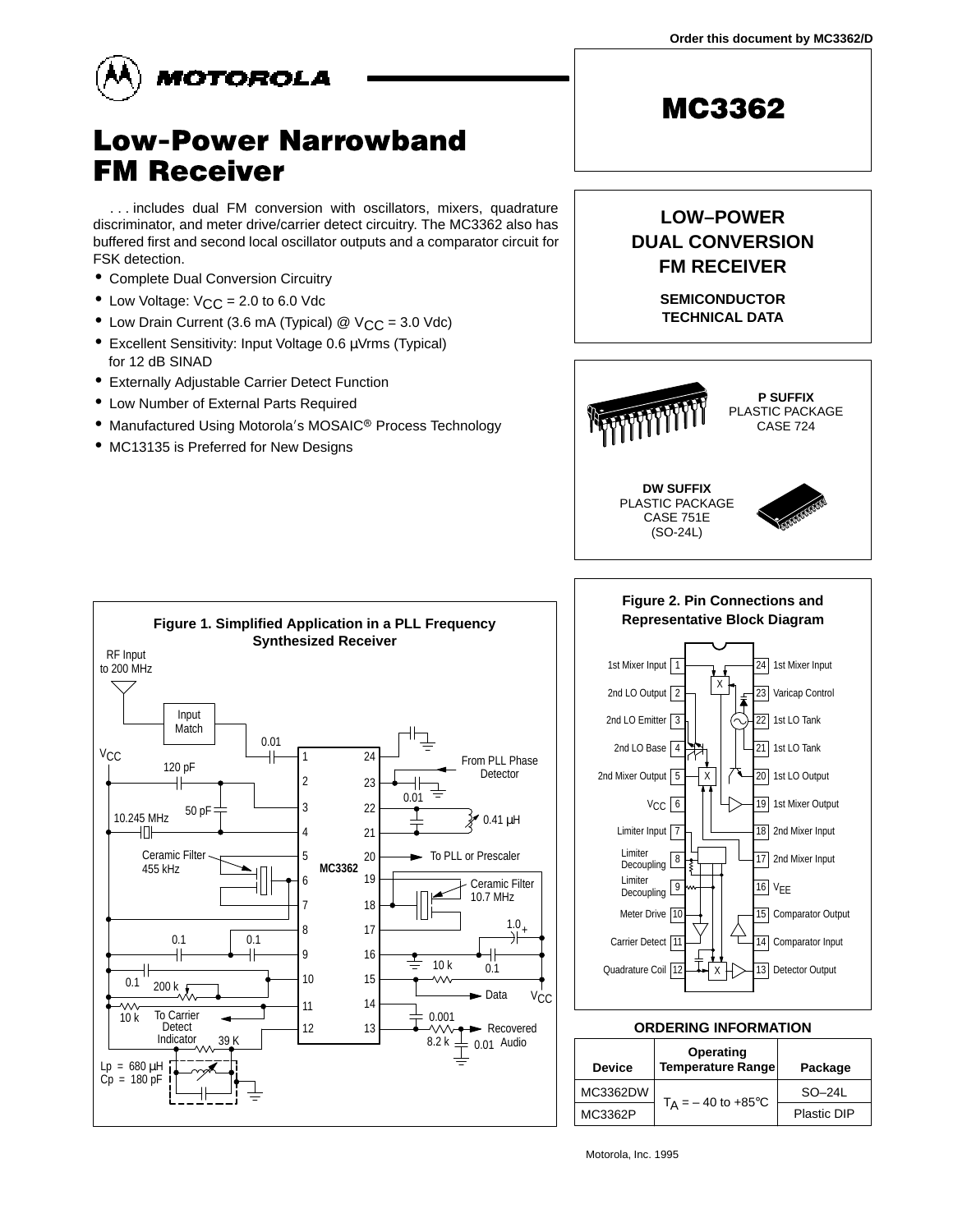## **MAXIMUM RATING**  $(T_A = 25^{\circ}C$ , unless otherwise noted)

| Rating                                       | Pin  | Symbol                      | Value                 | Unit |
|----------------------------------------------|------|-----------------------------|-----------------------|------|
| Power Supply Voltage (See Figure 2)          | 6    | $VCC(max)$                  | 7.0                   | Vdc  |
| Operating Supply Voltage Range (Recommended) | 6    | $V_{CC}$                    | $2.0 \text{ to } 6.0$ | Vdc  |
| Input Voltage ( $V_{CC} \ge 5.0$ Vdc)        | 1.24 | $V_{1-24}$                  | 1.0                   | Vrms |
| Junction Temperature                         |      | Т.                          | 150                   | °€   |
| Operating Ambient Temperature Range          |      | $-40$ to $+85$<br>Тд        |                       | ം    |
| Storage Temperature Range                    |      | $\mathsf{I}_{\mathsf{Std}}$ | $-65$ to $+150$       | °€   |

**ELECTRICAL CHARACTERISTICS** ( $V_{CC}$  = 5.0 Vdc,  $f_0$  = 49.7 MHz, Deviation = 3.0 kHz,  $T_A$  = 25°C, Test Circuit of Figure 3, unless otherwise noted)

| <b>Characteristic</b>                             | <b>Pin</b> | Min | Typ      | Max                      | <b>Units</b> |
|---------------------------------------------------|------------|-----|----------|--------------------------|--------------|
| Drain Current (Carrier Detect Low - See Figure 5) |            |     | 4.5      | 7.0                      | mA           |
| Input for $-3.0$ dB Limiting                      |            |     | 0.7      | 2.0                      | µVrms        |
| Input for 12 dB SINAD (See Figure 9)              |            |     | 0.6      | $\overline{\phantom{0}}$ | µVrms        |
| Series Equivalent Input Impedence                 |            |     | 450-j350 |                          | Ω            |
| Recovered Audio (RF signal level = 10 mV)         | 13         |     | 350      |                          | mVrms        |
| Noise Output (RF signal level = $0$ mV)           | 13         |     | 250      |                          | mVrms        |
| Carrier Detect Threshold (below V <sub>CC</sub> ) | 10         |     | 0.64     |                          | Vdc          |
| Meter Drive Slope                                 | 10         |     | 100      |                          | nA/dB        |
| Input for 20 dB $(S + N)/N$ (See Figure 7)        |            |     | 0.7      |                          | µVrms        |
| First Mixer 3rd Order Intercept (Input)           |            |     | $-22$    |                          | dBm          |
| First Mixer Input Resistance (Rp)                 |            |     | 690      |                          | Ω            |
| First Mixer Input Capacitance (Cp)                |            |     | 7.2      |                          | pF           |
| Conversion Voltage Gain, First Mixer              |            |     | 18       |                          | dB           |
| Conversion Voltage Gain, Second Mixer             |            |     | 21       |                          |              |
| Dector Output Resistance                          | 13         |     | 1.4      |                          | $k\Omega$    |



**NOTE:** See AN980 for Additional Design Information.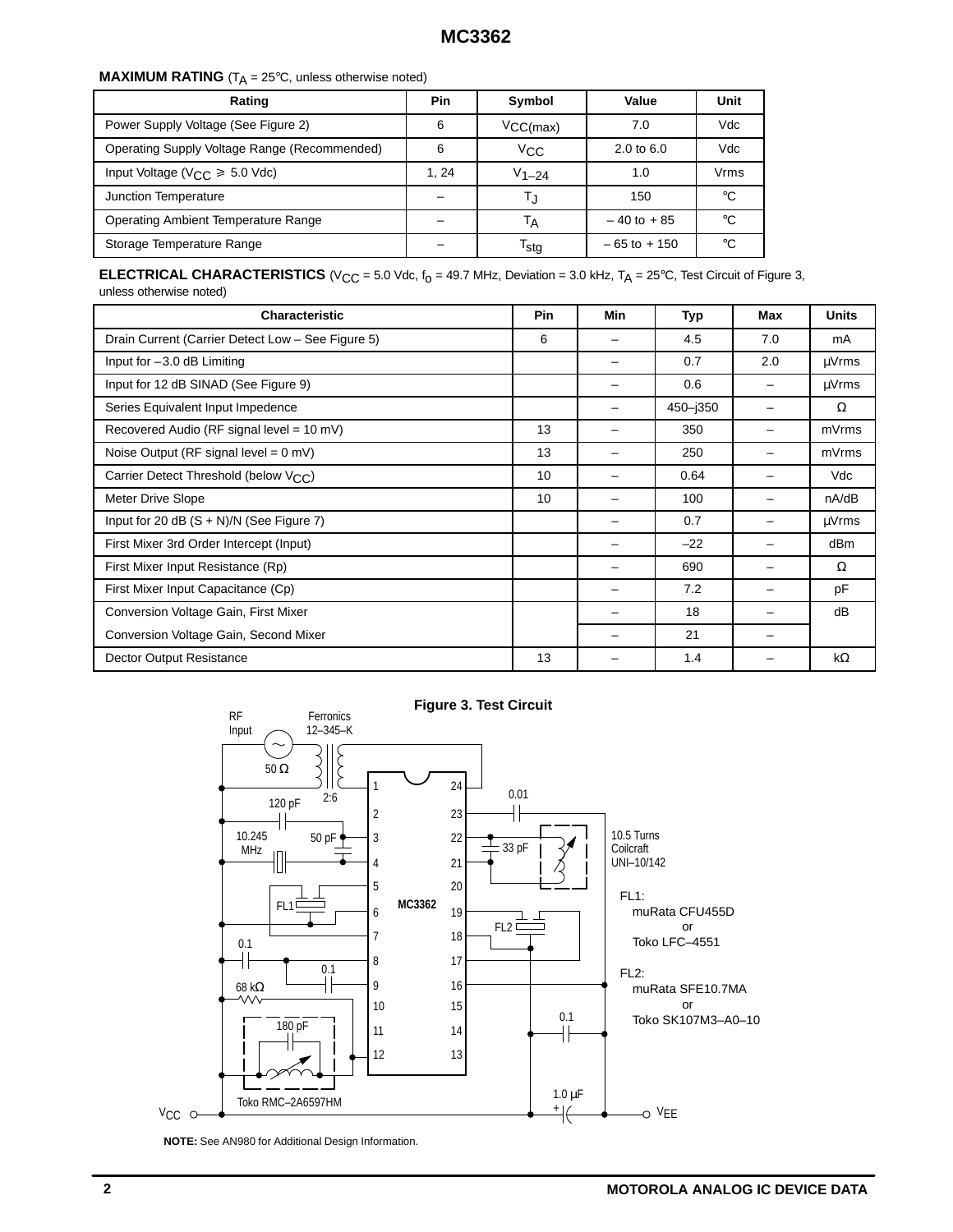

**Figure 6. Signal Levels** 30 20 10 0 Second Mixer Output  $-10$ First Mixer Output POWER (dBm) POWER (dBm) – 20 Second Mixer Input – 30 – 40 First Mixer Input – 50 – 60 RF Input to Transformer — 70<br>130 –  $-90 - 80 - 70$  $-60 - 50 - 40 - 30$ – 100 – 130 – 120 – 110 RF INPUT (dBm)







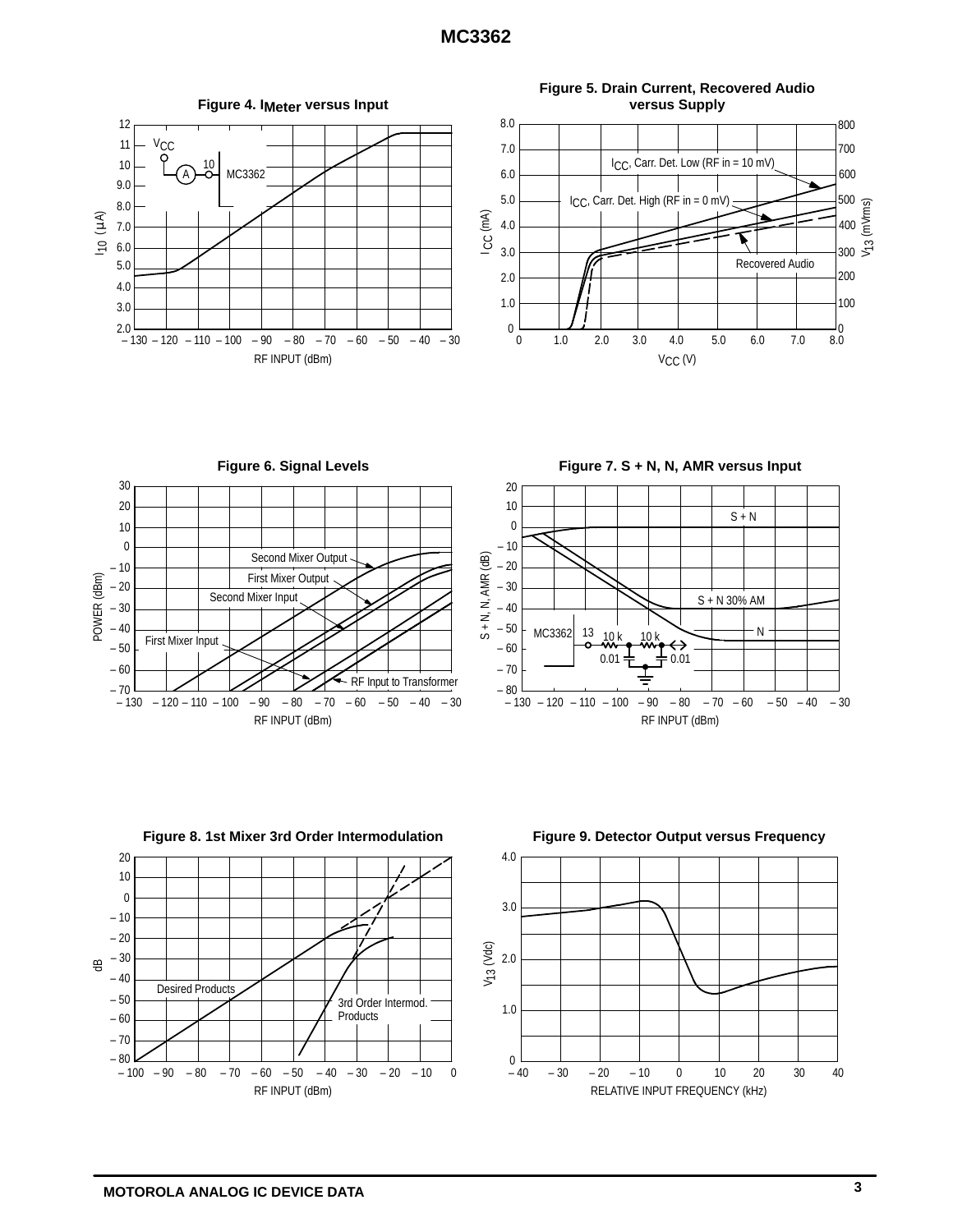# **Figure 10. PC Board Test Circuit**

(LC Oscillator Configuration Used in PLL Synthesized Receiver)



**Figure 10A. Crystal Oscillator Configuration for Single Channel Application**



Crystal used is series mode resonant (no load capacity specified), 3rd overtone. This method has not proven adequate for fundamental mode, 5th or 7th overtone crystals. The inductor and capacitor will need to be changed for other frequency crystals. See AN980 for further information.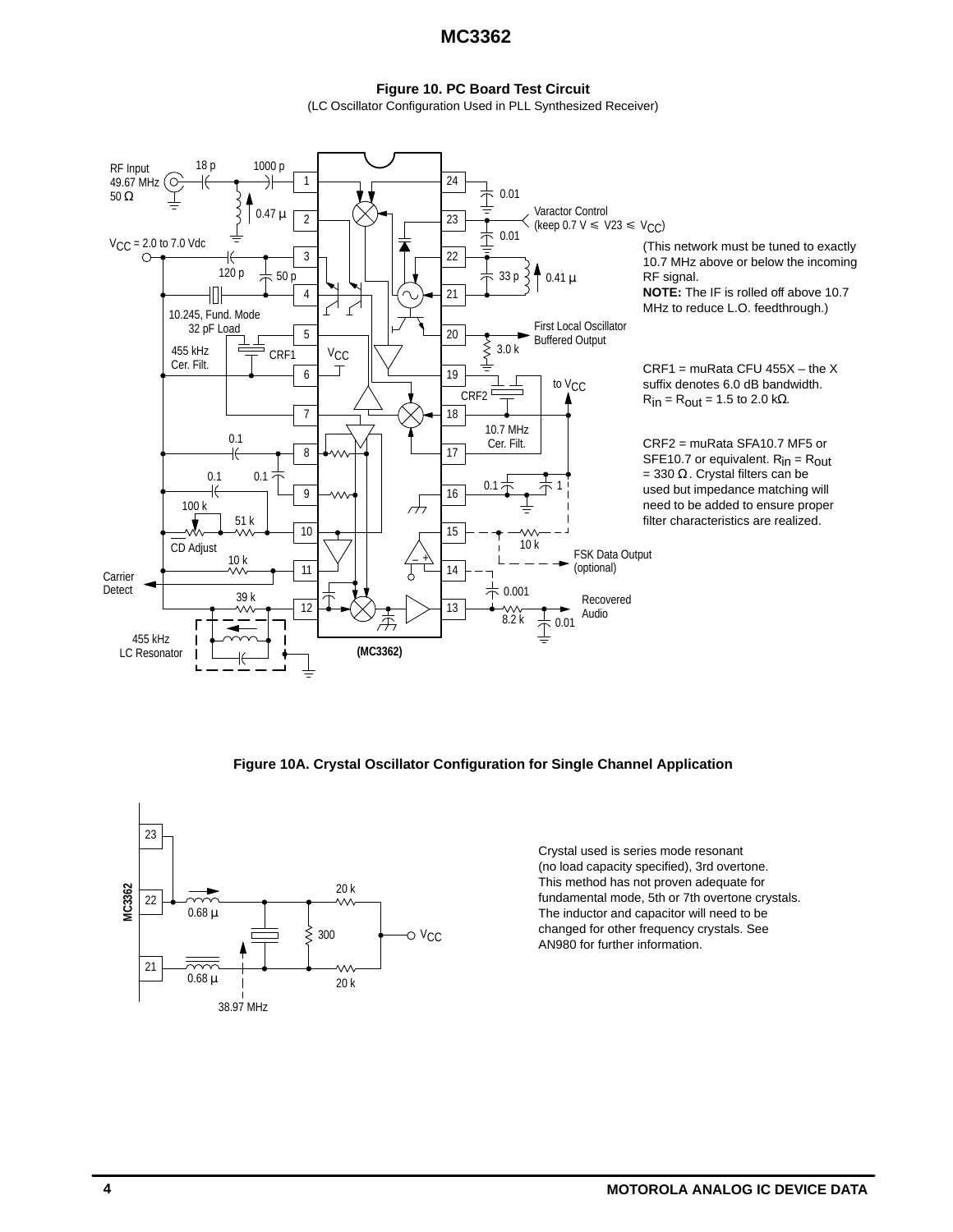

**Figure 11. Component Placement View Showing Crystal Oscillator Circuit**

**NOTES:** 1. Recovered Audio components may be deleted when using data output.

- 2. Carrier Detect components must be deleted in order to obtain linear Meter Drive output. With these components in place the Meter Drive outputs serve only to trip the Carrier Detect indicator.
- 3. Data Output components should be deleted in applications where only audio modulation is used. For combined audio/data applications, the 0.047 µF coupling capacitor will add distortion to the audio, so a pull–down resistor at pin 13 may be required.

4. Use Toko 7MC81282 Quadrature coil.

### **CIRCUIT DESCRIPTION**

The MC3362 is a complete FM narrowband receiver from antenna input to audio preamp output. The low voltage dual conversion design yields low power drain, excellent sensitivity and good image rejection in narrowband voice and data link applications.

In the typical application (Figure 1), the first mixer amplifies the signal and converts the RF input to 10.7 MHz. This IF signal is filtered externally and fed into the second mixer, which further amplifies the signal and converts it to a 455 kHz IF signal. After external bandpass filtering, the low IF is fed into the limiting amplifier and detection circuitry. The audio is recovered using a conventional quadrature detector. Twice–IF filtering is provided internally.

The input signal level is monitored by meter drive circuitry which detects the amount of limiting in the limiting amplifier. The voltage at the meter drive pin determines the state of the carrier detect output, which is active low.

#### **Figure 11A. LC Oscillator Component View**



- 5. Meter Drive cannot be used simultaneously with Carrier Detect output. For analog meter drive, remove components labelled ″2″ and measure meter current (4-12  $\mu$ A) through ammeter to V<sub>CC</sub>.
- 6. Either type of oscillator circuit may be used with any output circuit configuration.
- 7. LC Oscillator Coil: Coilcraft UNI 10/42 10.5 turns, 0.41 µH Crystal Oscillator circuit: trim coil, 0.68 µH. Coilcraft M1287–A.
- 8. 0.47 H, Coilcraft M1286–A. Input LC network used to match first mixer input impedance to 50  $\Omega$ .

### **APPLICATIONS INFORMATION**

The first local oscillator can be run using a free–running LC tank, as a VCO using PLL synthesis, or driven from an external crystal oscillator. It has been run to 190 MHz.\* A buffered output is available at Pin 20. The second local oscillator is a common base Colpitts type which is typically run at 10.245 MHz under crystal control. A buffered output is available at Pin 2. Pins 2 and 3 are interchangeable.

The mixers are doubly balanced to reduce spurious responses. The first and second mixers have conversion gains of 18 dB and 22 dB (typical), respectively, as seen in Figure 6. Mixer gain is stable with respect to supply voltage. For both conversions, the mixer impedances and pin layout are designed to allow the user to employ low cost, readily available ceramic filters. Overall sensitivity and AM rejection are shown in Figure 7. The input level for 20 dB  $(S + N)/N$  is 0.7 µV using the two–pole post–detection filter pictured.

\* If the first local oscillator (Pins 21 and/or 22) is driven from a strong external source (100 mVrms), the mixer can be used to over 450 MHz.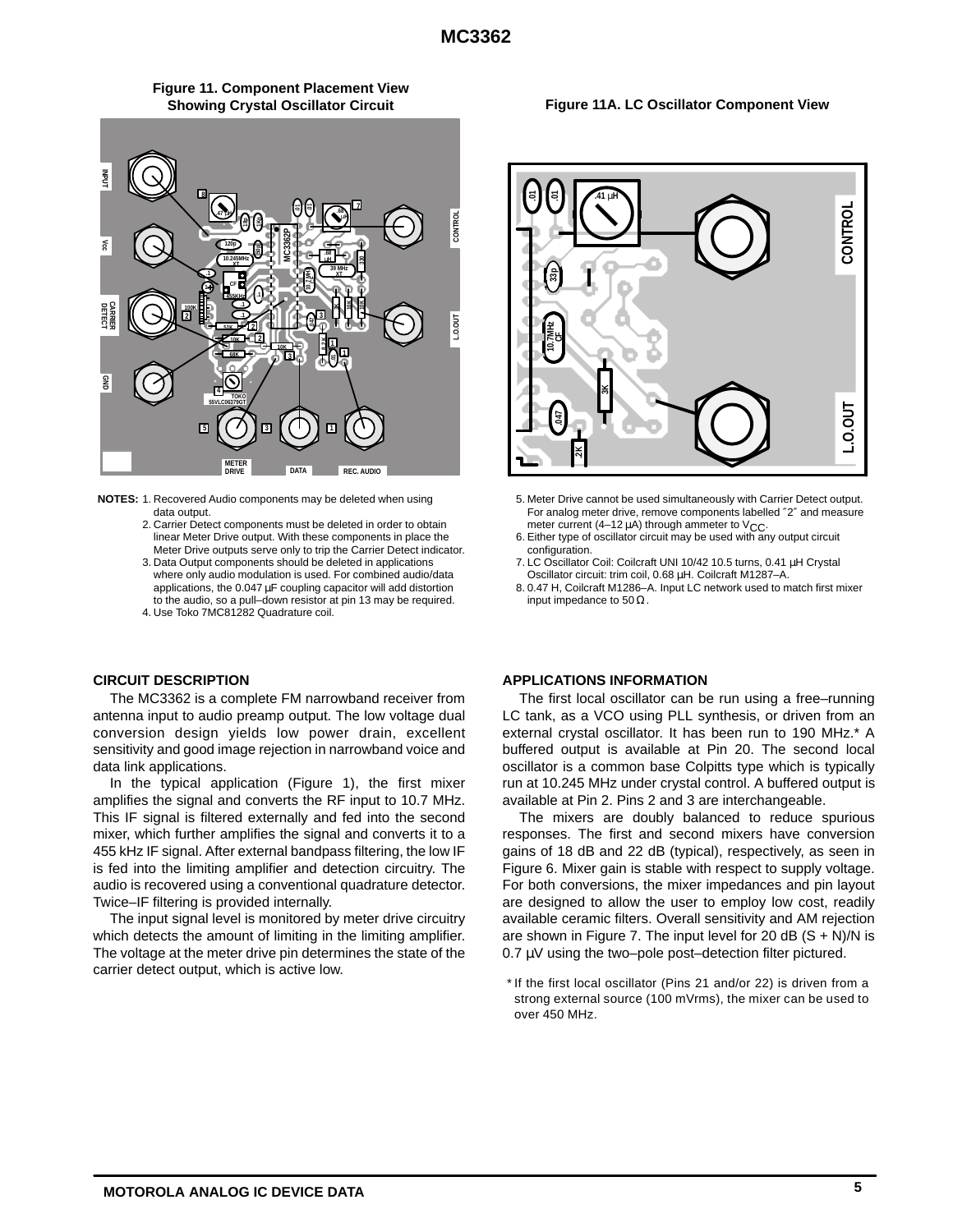Following the first mixer, a 10.7 MHz ceramic band–pass filter is recommended. The 10.7 MHz filtered signal is then fed into one second mixer input pin, the other input pin being connected to  $V_{\text{CC}}$ . Pin 6 (V<sub>CC</sub>) is treated as a common point for emitter–driven signals.

The 455 kHz IF is typically filtered using a ceramic bandpass filter then fed into the limiter input pin. The limiter has 10  $\mu$ V sensitivity for  $-$  3.0 dB limiting, flat to 1.0 MHz.

The output of the limiter is internally connected to the quadrature detector, including a quadrature capacitor. A parallel LC tank is needed externally from Pin 12 to V<sub>CC</sub>. A 39 kΩ shunt resistance is included which determines the peak separation of the quadrature detector; a smaller value will increase the spacing and linearity but decrease recovered audio and sensitivity.

A data shaping circuit is available and can be coupled to the recovered audio output of Pin 13. The circuit is a comparator which is designed to detect zero crossings of FSK modulation. Data rates are typically limited to 1200 baud to ensure data integrity and avoid adjacent channel "splatter." Hysteresis is available by connecting a high valued resistor from Pin 15 to Pin 14. Values below 120 kΩ are not recommended as the input signal cannot overcome the hysteresis.

The meter drive circuitry detects input signal level by monitoring the limiting amplifier stages. Figure 4 shows the unloaded current at Pin 10 versus input power. The meter drive current can be used directly (RSSI) or can be used to trip the carrier detect circuit at a specified input power. To do this, pick an RF trip level in dBm. Read the corresponding current from Figure 4 and pick a resistor such that:

### $R_{10} \simeq 0.64$  Vdc /  $I_{10}$

Hysteresis is available by connecting a high valued resistor RH between Pins 10 and 11. The formula is:

$$
Hysteresis = VCC/(RH x 10-7) dB
$$



#### **Figure 12. Circuit Side View**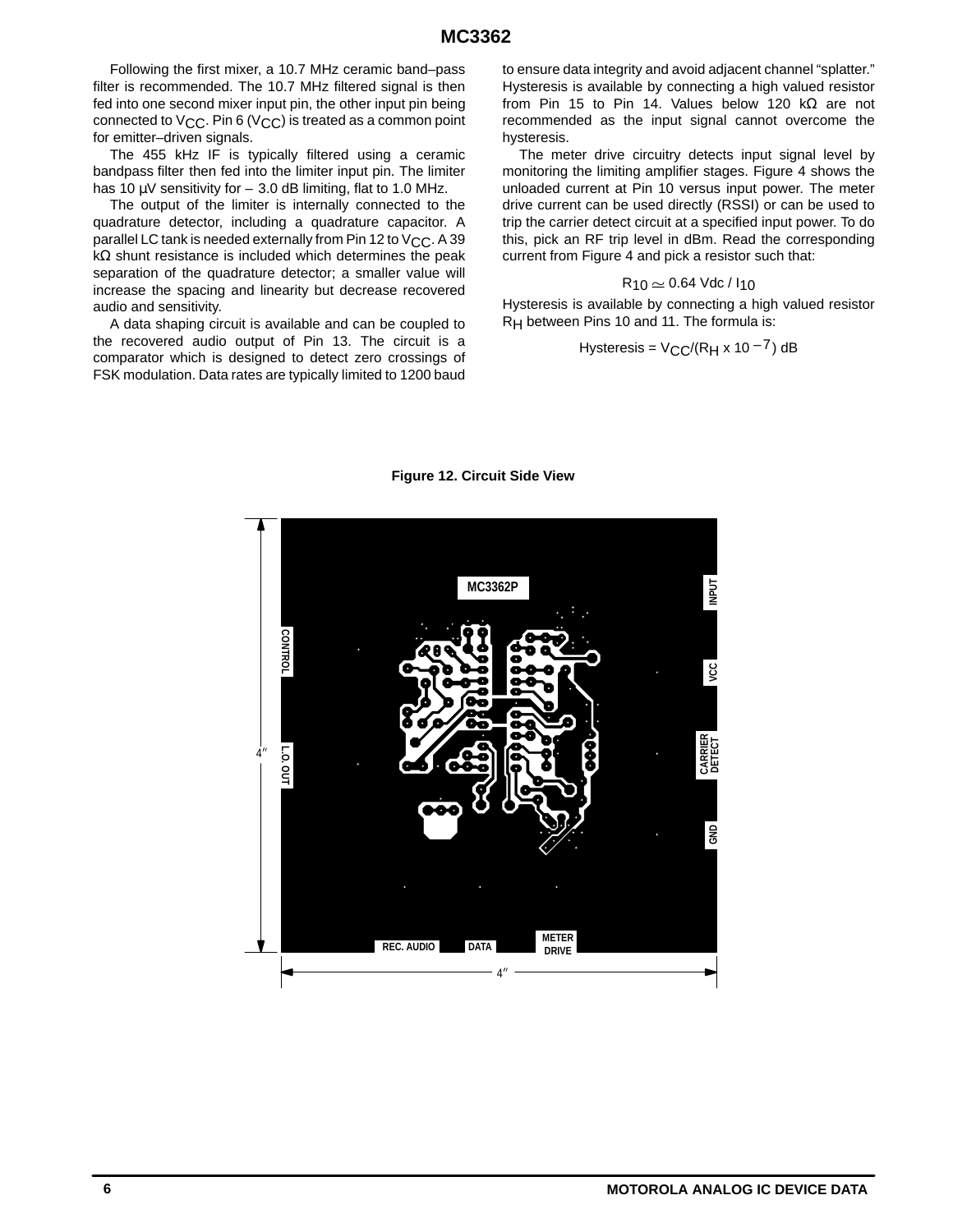

Figure 13. Representative Schematic Diagram **Figure 13. Representative Schematic Diagram**